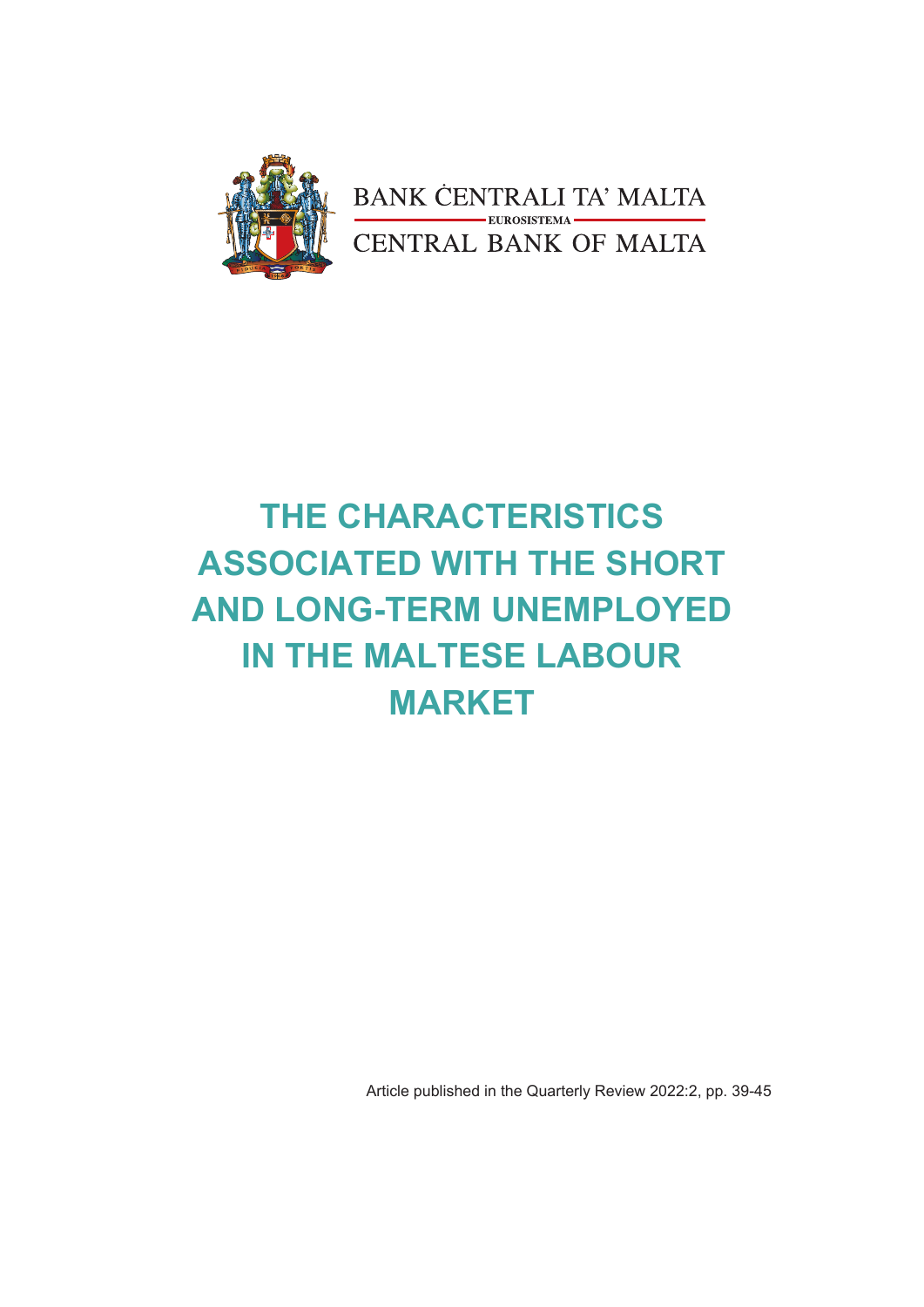## **BOX 2: THE CHARACTERISTICS ASSOCIATED WITH THE SHORT AND LONG-TERM UNEMPLOYED IN THE MALTESE LABOUR MARKET1,2**

In recent years, Malta has experienced record low unemployment. While this was partly driven by robust economic growth, it also reflects the response of the labour market to enhanced labour market activation policies.

Organisation for Economic Co-operation and Development (OECD) (2013) defines activation strategies as those aiming to:

"bring more people into the effective labour force, to counteract the potentially negative effects of unemployment and related benefits on work incentives by enforcing their conditionality on active job search and participation in measures to improve employability, and to manage employment services and other labour market measures so that they effectively promote and assist the return to work".<sup>3</sup>

This box looks at the evolution of labour market policy (LMP) in Malta and how this contributed to the reduction in the number of unemployed. Then, utilising data from the LFS, context is given to the unemployed population in Malta as the short-term and long-term are grouped according to several characteristics. Finally, the box concludes by reflecting upon the Maltese labour market's strengths and weaknesses and possible ways to address these going forward.

### **The evolution of LMP in Malta**

To assess LMP during the past 12 years, this box utilises data on labour market interventions, which cover a range of government expenditure measures intended to correct disequilibria in the labour market.4 This type of expenditure targets specific groups such as the unemployed, those employed but at risk of job loss and assistance to people currently inactive.

LMP interventions are classified into three main types: 1) the category LMP services includes expenditure on job guidance and information, intended to facilitate job search; 2) LMP measures include policies intended to improve employability and other policies to "activate" the unemployed with the aim of finding regular employment; 3) the category LMP supports consists mainly of unemployment benefits.

Over the last 15 years, spending on LMPs as a percentage of GDP has risen from around 5% in 2006 to 14% in 2016, mostly following the introduction of several new policies in 2014 and thereafter. Since 2016, spending on LMP as a percentage of GDP has declined gradually and stood at around 8% of GDP in 2019. The composition of LMP also changed over time.

<sup>1</sup> Written by Ian Borg, Manager and Rafael Fearne, economist within the Economic Analysis Department.

 $^\mathrm{2}$  This box summarises the conclusions of "The characteristics associated with the short and long-term unemployed in the Maltese labour market", Central Bank of Malta, [Policy Note](https://www.centralbankmalta.org/site/Reports-Articles/2021/policy-note-unemployment-duration.pdf?revcount=7577) (2021).

<sup>3</sup> See OECD (2013), [OECD Employment Outlook 2013,](https://doi.org/10.1787/empl_outlook-2013-en) OECD Publishing, Paris.

<sup>4</sup> The source of data on labour market policies is the European Commission – Directorate-General for Employment, Social Affairs and Inclusion (DG EMPL). [https://webgate.ec.europa.eu/empl/redisstat/databrowser/view/LMP\\_PARTME\\$MT/default/](https://webgate.ec.europa.eu/empl/redisstat/databrowser/view/LMP_PARTME$MT/default/table) [table](https://webgate.ec.europa.eu/empl/redisstat/databrowser/view/LMP_PARTME$MT/default/table)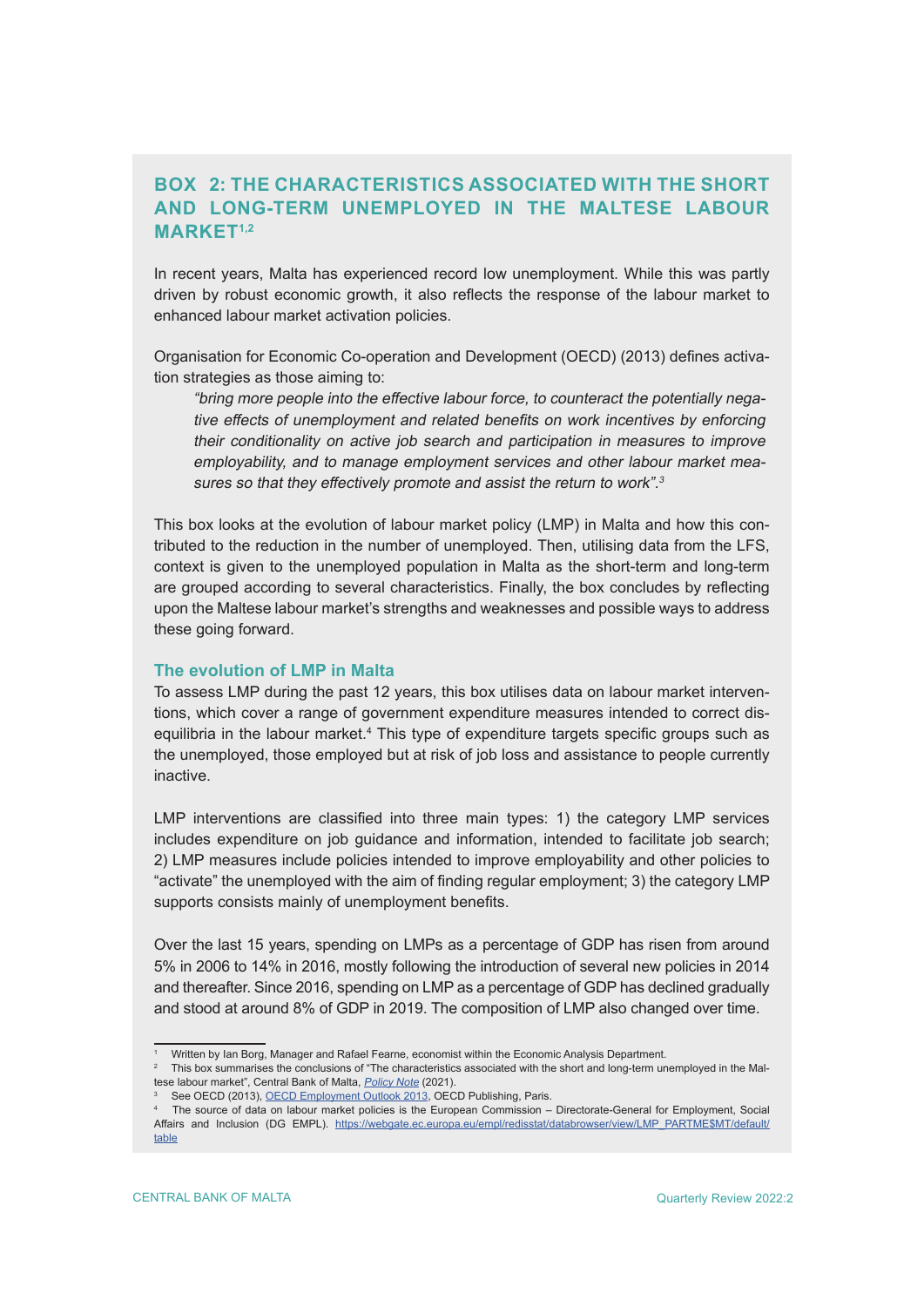Chart 1 illustrates the shift in LMP in Malta by documenting the developments in the type of expenditure during the period 2006-2019. Expenditure on LMP support used to account for around 70% of total labour market expenditure until 2014. In 2015, this share declined sharply to around 43% and continued to decrease to just over 10% by 2019.



The decline in the share of this category coincides

with a period of robust economic growth and consequently, a drop in unemployment levels but also a change in policy focus. Indeed, expenditure on LMP services and LMP measures rose considerably as policy shifted towards "activation" policies that enabled job rich economic growth.

In the last decade, activation policies in Malta have involved a combination of different training and upskilling programmes along with initiatives to encourage those in unemployment and inactivity to enter the labour market. In the Budget 2014 moreover, the government announced several initiatives under the title of 'Making Work Pay' which spearheaded the change in spending on LMP. The goal of these policies was to address the poverty trap by making the prospect of being in employment more attractive than being dependent on social benefits. These policies led to a substantial increase in the expenditure on employment incentives and labour market services while at the same time, expenditure on support declined.

The shift in LMP appears to have had wide-ranging impacts on the labour market, in terms of raising participation rates and skills, the lowering of youth unemployment and the duration of unemployment. With regards to the latter, there has been much effort in re-integrating the long-term unemployed into the labour market. This includes policies such as the tapering of benefits scheme and the Work Programme Initiative. Indeed, while the overall unemployment rate declined between 2006 and 2019, the decline was more pronounced in the long-term unemployment rate than the short-term unemployment rate.

#### **The characteristics of the short-term and long-term unemployed**

To assess the characteristics associated with the duration of the unemployed in Malta, this analysis utilises anonymised micro-level information obtained from the LFS covering the period between 2010 and 2019. Unemployed persons in the LFS are categorised into three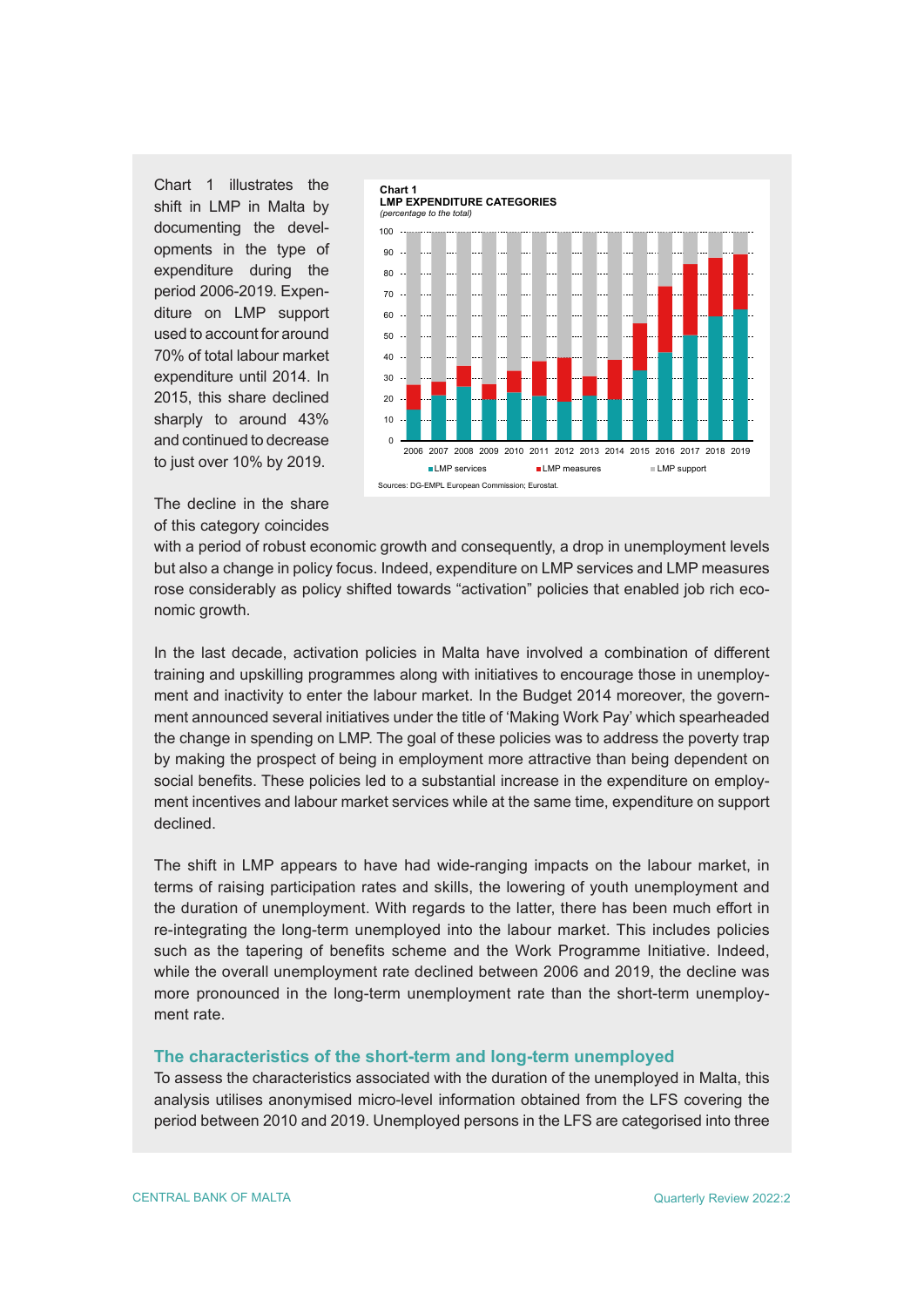broad groups: i) less than 6 months; ii) 6 months to a year; iii) over a year. The first two groups are classified as short-term unemployed while those who have been in unemployment for more than a year are classified as long-term unemployed.

Chart 2 decomposes the unemployed population by gender. During the period 2010-2019, males tended to remain unemployed for longer periods of time than female workers.5 Indeed, the proportion of females unemployed for less than 6 months is around 13 percentage points higher than that of males.

Marital status also seems to matter for the duration of unemployment. Chart 3 shows that during the period under consideration, individuals whose marital status was classified as single tended







to spend less time looking for a job than those who were listed as married or widowed/ divorced. On the other hand, differences between the last two categories are rather small.

Chart 4 shows that individuals with no children tend to have higher durations of unemployment than those who do. In part, this might reflect the greater incentive for individuals with children to accept work given their relatively higher responsibilities. However, it might also reflect the institutions and incentives available in a country in particular those related to childcare.

With regards to age, older cohorts tend to have higher job search duration than the younger cohorts (see Chart 5). Indeed, the percentage of persons with an unemployment duration of

<sup>5</sup> Eligibility criteria for unemployment benefits require the person to be the head of household. Also, a couple must not exceed €23,300. Since males are traditionally heads of households this could have some bearing on the results.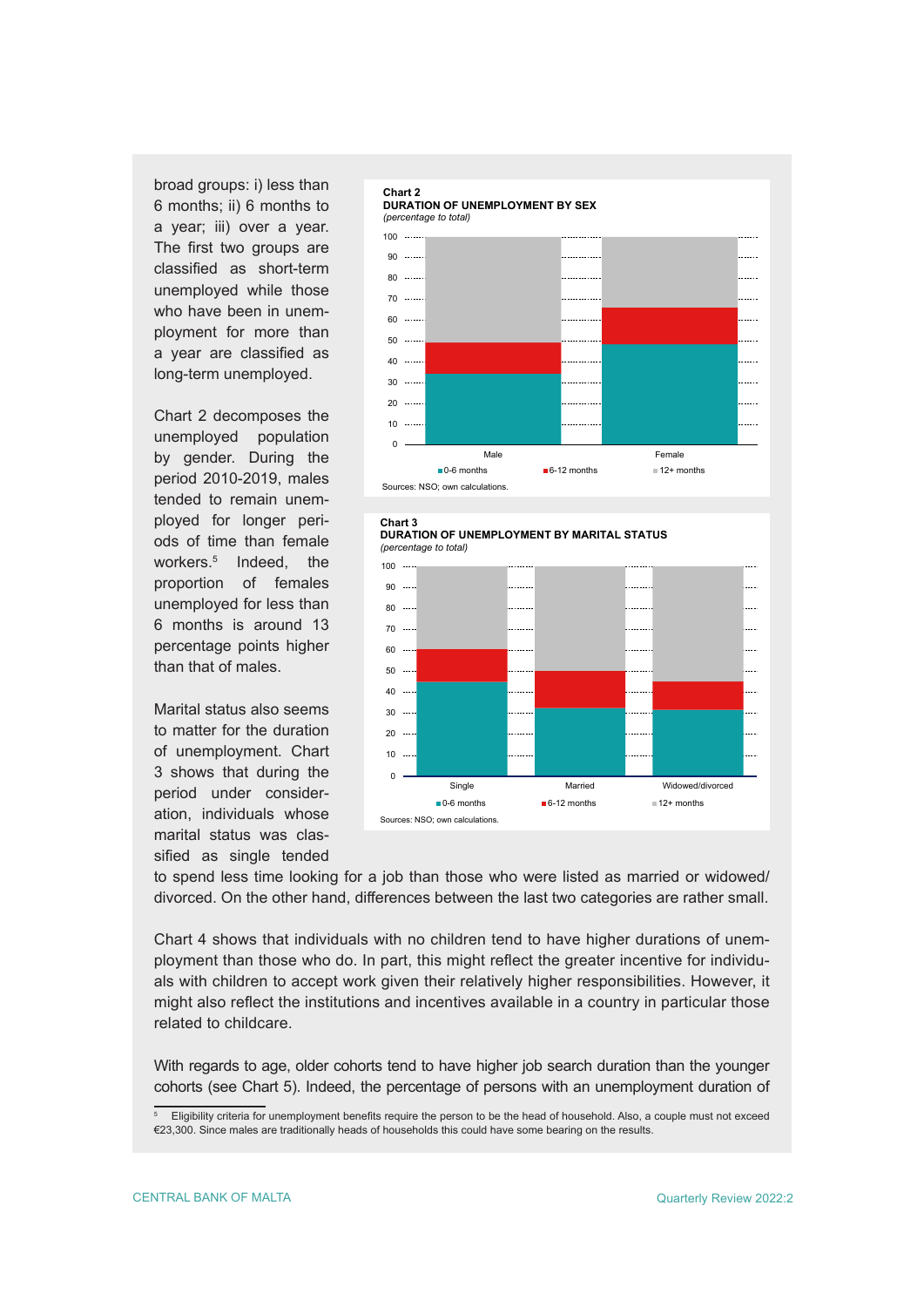between 0 to 6 months within the 15-24 age cohort is around 22 percentage points higher than that, for example, in the 25-34 age cohort. Meanwhile, the share of individuals classified as long-term unemployed increases with age.

As regards the impact of the level of education on job search, the results are mixed. Those who have only a primary level of education tend to have longer unemployment spells than those with higher educational attainment (see Chart 6). On the other hand, those who have vocational training as well as post-secondary education have longer unemployment duration than those with only a postsecondary education. In addition, individuals who have obtained post-graduate training, such as a Masters degree or PhD have longer durations of unemployment when compared with those with a first degree.

Finally, the LFS sheds some light on whether the duration of unemployment depends on the receipt of benefits. According to the ILO definition of unemployment, a person is classified as being unemployed when that person





**DURATION OF UNEMPLOYMENT BY AGE** *(percentage to total)*



#### **Chart 6**

**DURATION OF UNEMPLOYMENT BY EDUCATION LEVEL** *(percentage to total)*

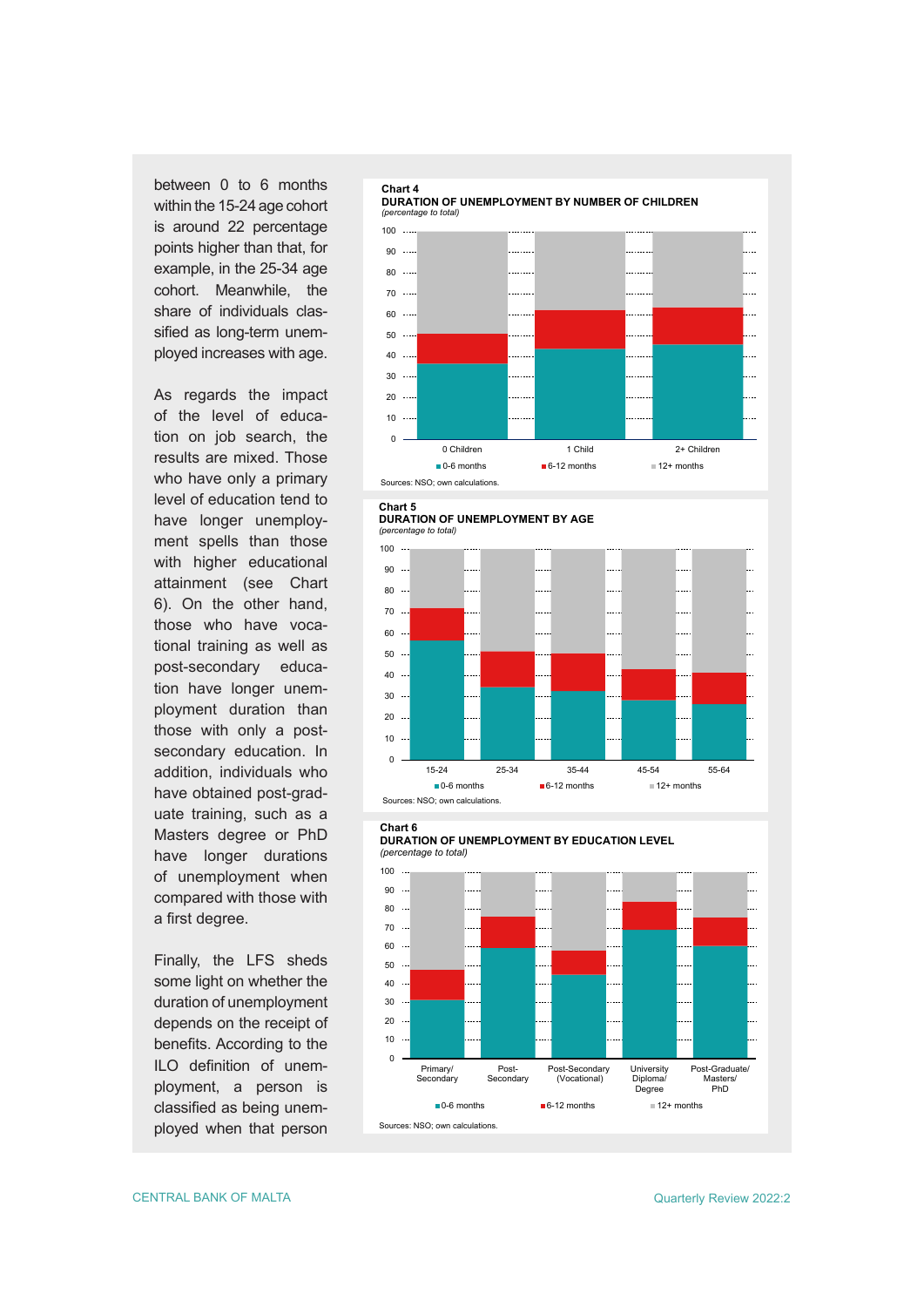is out of work, is available to work, and is actively looking for a job. In addition, the LFS prompts on whether an unemployed individual is registering for work with JobsPlus (as the Gov agency responsible for employment in Malta), and whether that person is in receipt of unemployment-related benefits.

This is particularly important to understand within the context of the assessment regarding the effec-



tiveness of active labour market policies, as the latter's main aim is to enhance work incentives especially for persons receiving benefits. The findings from this analysis are consistent with the literature. The proportion of short-term unemployed workers is much higher for the group not registering for work or receiving benefits, with 68.3% of persons in this group having been unemployed for less than a year (see Chart 7). Meanwhile, 44.6% of those who were registering for work but who did not receive unemployment benefits are short-term unemployed and are just 33.6% of those who register and receive benefits classified in the same category. Hence, individuals who register for employment and receive unemployment benefits or other social assistance have a higher probability to remain longer in unemployment.

#### **The future of LMP in Malta**

The long-term unemployment rate, which is typically less dependent on cyclical factors than the short-term unemployment rate, has declined more strongly than the latter over the period 2014 to 2019, driven by the increased focus on labour market activation policies. To determine the strengths and weaknesses of Malta's labour market and its performance in comparison to its peers, one can refer to the European Skills Index.<sup>6</sup>

Chart 8, based on the European Skills Index 2020, indicates that in 2018, Malta performed very well in both pillar groups of skills matching (i.e. skills utilisation and skills mismatch) and ranked second out of 31 countries. Likewise, Malta had a score of 75 in labour market participation and a score of 81 in transition to work pillar groups which combined, make up skills activation. However, Malta lags in both pillars of skills development obtaining a score of 37 in the basic education pillar group and 36 in the training and other education

<sup>6</sup> The European Skills Index is a composite indicator of skills developed by the European Centre for Development of Vocational Training (CEDEFOP). It measures a country's "distance to ideal" performance, which is the highest achieved performance by any country in the last seven years. It is composed of 15 individual indicators, aggregated into three pillars, namely: skills development, activation, and matching. The scores are averaged to form a final index ranging from 0 to 100. A score of 0 corresponds to the lowest performance, while a score of 100 corresponds to the best performance. See [https://www.cedefop.europa.eu/en/](https://www.cedefop.europa.eu/en/publications-and-resources/data-visualisations/european-skills-index) [publications-and-resources/data-visualisations/european-skills-index](https://www.cedefop.europa.eu/en/publications-and-resources/data-visualisations/european-skills-index) for further details.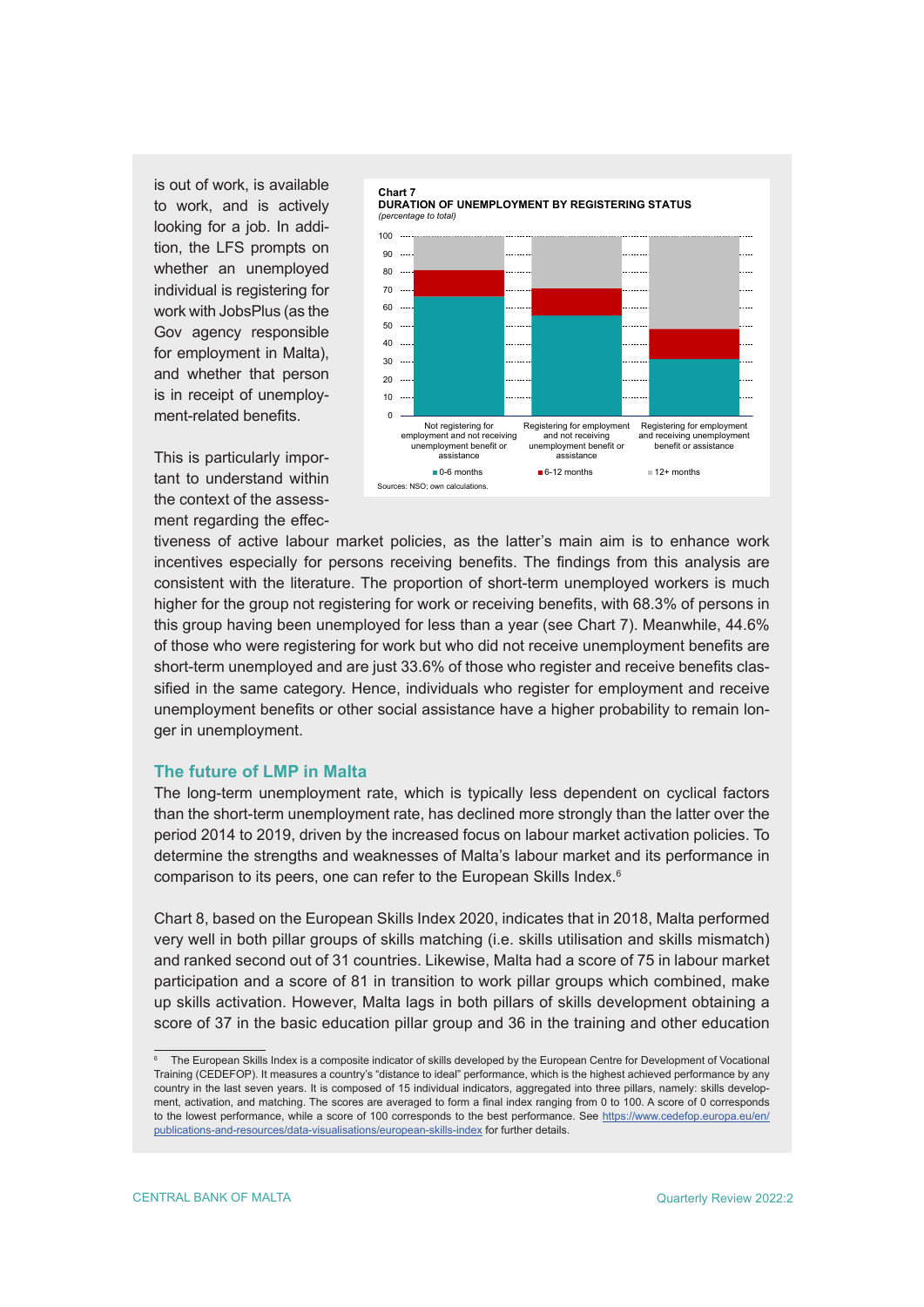pillar group, suggesting room for improvement in this area.

While LMP is limited in its ability to address challenges in basic education, it is well placed in creating incentives to improve on training and other education. Indeed, programmes such as the ICT4all, the Community Work Scheme, the Youth Guarantee Scheme, the Training Pays Scheme, and the Work Programme



Initiative have been specifically targeted to improve skills and employability. However, problems related to skills gaps remain, as indicated by low scores in the skills development indicator.

In establishing policies, their correct design is paramount to their success. Firstly, it is important that all training undertaken is recognised and appropriately credited. This is in line with the European Commission's 2020 Skills Agenda which aims at a standard European approach to micro-credentials. Having tangible qualifications and credentials leads to improved job finding. Secondly, appropriate targeting is necessary to ensure positive employment effects.

Moreover, training schemes designed to upskill and improve the employability of the unemployed are often associated with what is known as the lock-in effect.7 This is the increased period of unemployment during the time the unemployed person is undertaking the training exacerbated by the fact that during this time individuals drastically reduce their job searching efforts. Such lock-in effects, especially during periods of strong growth, could discourage prospective participants from taking part in such schemes as they would be better off investing their time in job search. It is thus vital to combine training with other forms of LMP to limit the downsides related to such lock-in effects. For example, Switzerland made use of so-called "practice firms" to combine temporary employment with additional training programs, as well as dedicating time for actual job search (60/20/20 split of time). This allows unemployed workers to improve their skills with a reduced lock-in effect.<sup>8</sup>

Prior to the COVID-19 pandemic, the Maltese labour market achieved practically full employment and economic growth was facilitated by the importation of foreign labour given

<sup>7</sup> See Duell, N., P. Tergeist, U. Bazant and S. Cimper (2010), "Activation Policies in Switzerland", OECD Social Employment and Migration Working Papers, [www.oecd.org/els/workingpapers](http://www.oecd.org/els/workingpapers), and Forslund, A., Fredriksson, P. & Vikström, J. 2011, "What active labor market policy works in a recession?", Nordic economic policy review, no. 1, pp. 171-201.

<sup>8</sup> See Duell, N., P. Tergeist, U. Bazant and S. Cimper (2010), "Activation Policies in Switzerland", OECD Social Employment and Migration Working Papers, [www.oecd.org/els/workingpapers](http://www.oecd.org/els/workingpapers)